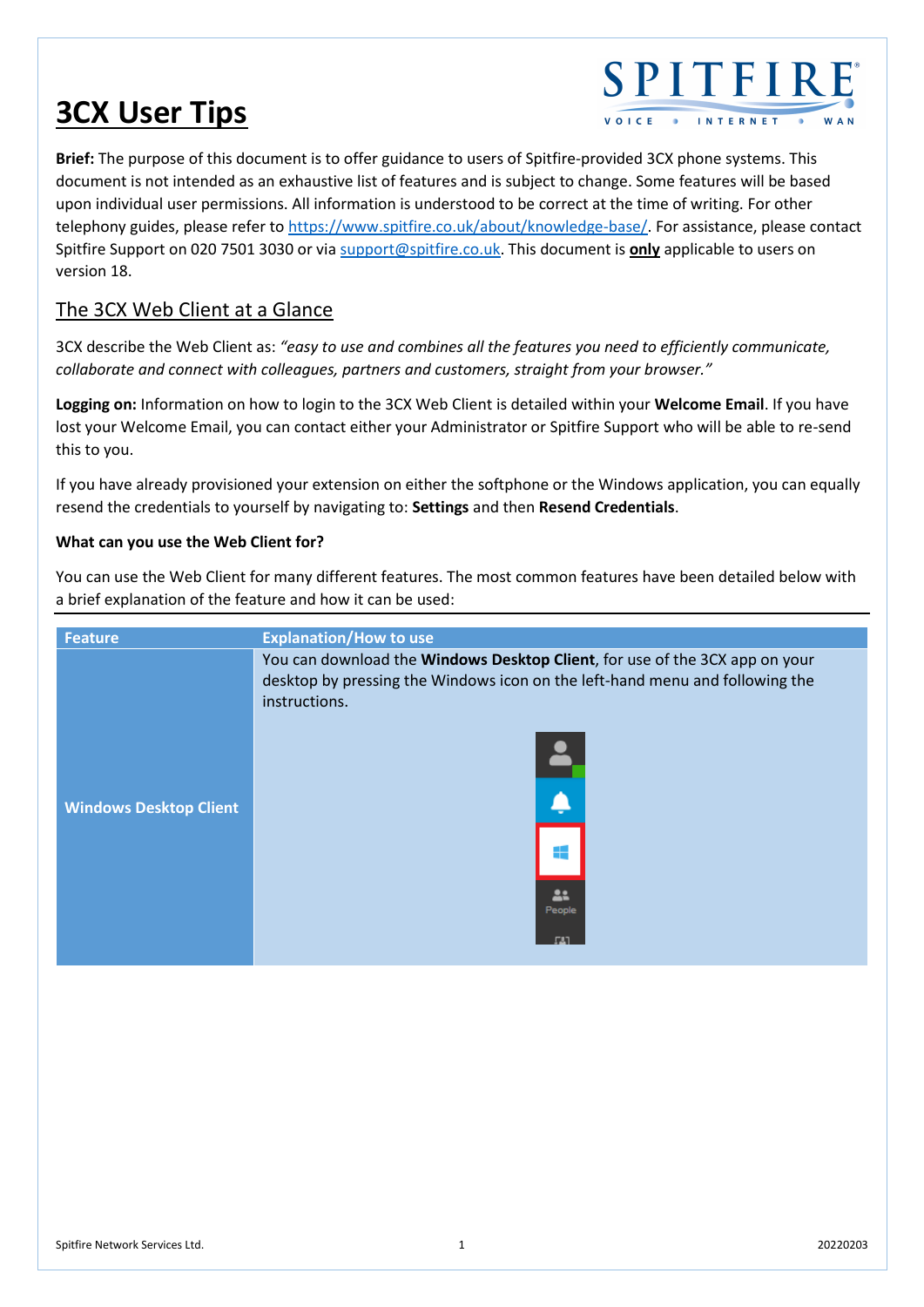|                     | One of the key features of the Web Client or Windows Desktop Client is the ability to<br>initiate a call via a number of different mediums. Once a call has been initiated you<br>have the ability to also select from a number of different features such as: Transfer,<br>Conference, Record and Initiate a New Call. |
|---------------------|-------------------------------------------------------------------------------------------------------------------------------------------------------------------------------------------------------------------------------------------------------------------------------------------------------------------------|
|                     | To place a call simply click the telephone icon, enter a telephone number or search<br>via your Contacts and select the method by which you would like to place the call on<br>the dropdown: Deskphone, Browser Extension, Softphone or Windows Desktop<br>Client.                                                      |
| <b>Place a Call</b> | 画<br>Enter Name or Number.<br>Call Milly, Rowaen                                                                                                                                                                                                                                                                        |
|                     | $\frac{2}{480}$<br>$\frac{3}{n+1}$<br>$\frac{5}{8}$<br>$\frac{6}{20}$<br>$\frac{4}{1}$<br>$\frac{8}{10}$<br>7<br>$\frac{9}{10002}$<br>PÓRS<br>0<br>#<br>$\Box$<br>☎                                                                                                                                                     |
|                     | The Web Client or Windows Desktop Client also allows you to manage your<br>voicemail from the browser. Simply navigate to the Voicemail tab:                                                                                                                                                                            |
| <b>Voicemail</b>    | $L_{\rm H}$<br>Panel<br><b>B</b> Contacts<br>Voicemail<br>$\frac{\mu}{\sqrt{2}}$ Settings                                                                                                                                                                                                                               |
|                     | From here you have the ability to: Download, Listen, Callback or Delete.                                                                                                                                                                                                                                                |
|                     | The Web Client or Windows Desktop Client provides you with the ability to view your<br>personal call logs. This is obviously a key feature on most phone systems and can give<br>you the ability to respond to missed calls. You can find this by navigating to the Call<br>History tab.                                |
| <b>Call History</b> | 22<br>People<br>쯾<br>Meet<br>D<br>Calls<br><u> Jıl</u><br>Panel                                                                                                                                                                                                                                                         |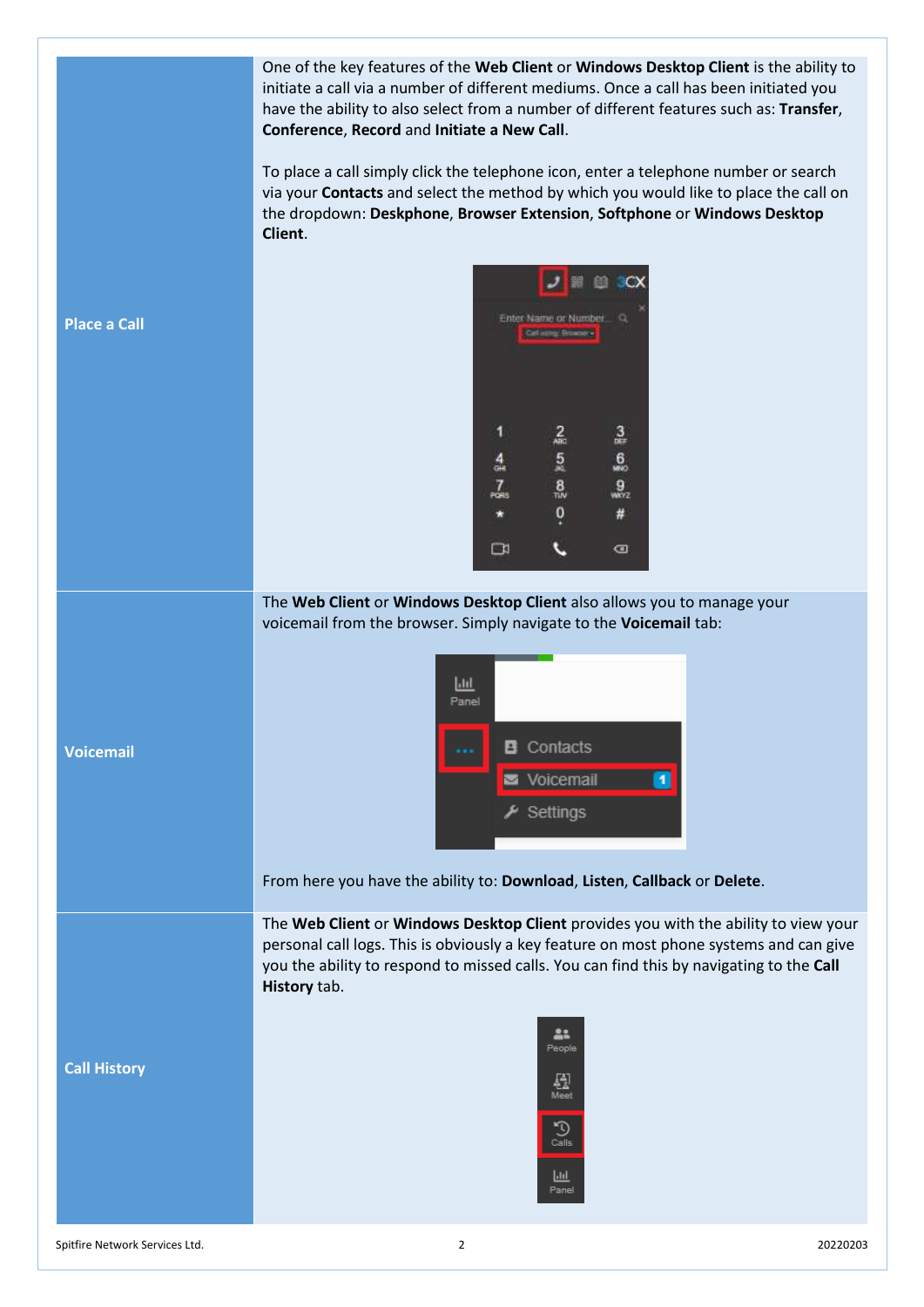The **Meet** tab allows you to schedule video and conference calls with a number of participants.



When navigating to this menu you will be able to either create an "ad-hoc" **Web Meeting** or you have the option to schedule a meeting. Simply change between the two using the highlighted button below:



#### **Conference/WebMeeting**

Meetings can be scheduled by pressing the "plus" button and filling out the relevant details. If a recipient of an invite is using **Outlook** these will be automatically saved within their personal calendar.

| New Conference                                                                                     |
|----------------------------------------------------------------------------------------------------|
| Video Webinar O<br>· Audio<br>Type                                                                 |
| Later<br>$\bullet$ Now<br>When                                                                     |
| Subject                                                                                            |
| Notes to Participants                                                                              |
|                                                                                                    |
| Select Email / Calendar to add to                                                                  |
| Email (Legacy, No RSVP)                                                                            |
| <b>O</b> This option will have SCX mail the invites on your behalf. However RSVP is not supported. |
| Add Participants or import                                                                         |
| $Q + 1$<br><b>Bearch</b>                                                                           |
| No participants have been added yet.                                                               |
|                                                                                                    |

Simply press **Join Now** to start an "ad-hoc" meeting. You can invite participants by pressing the **Add Participants** button using any of the available options presented.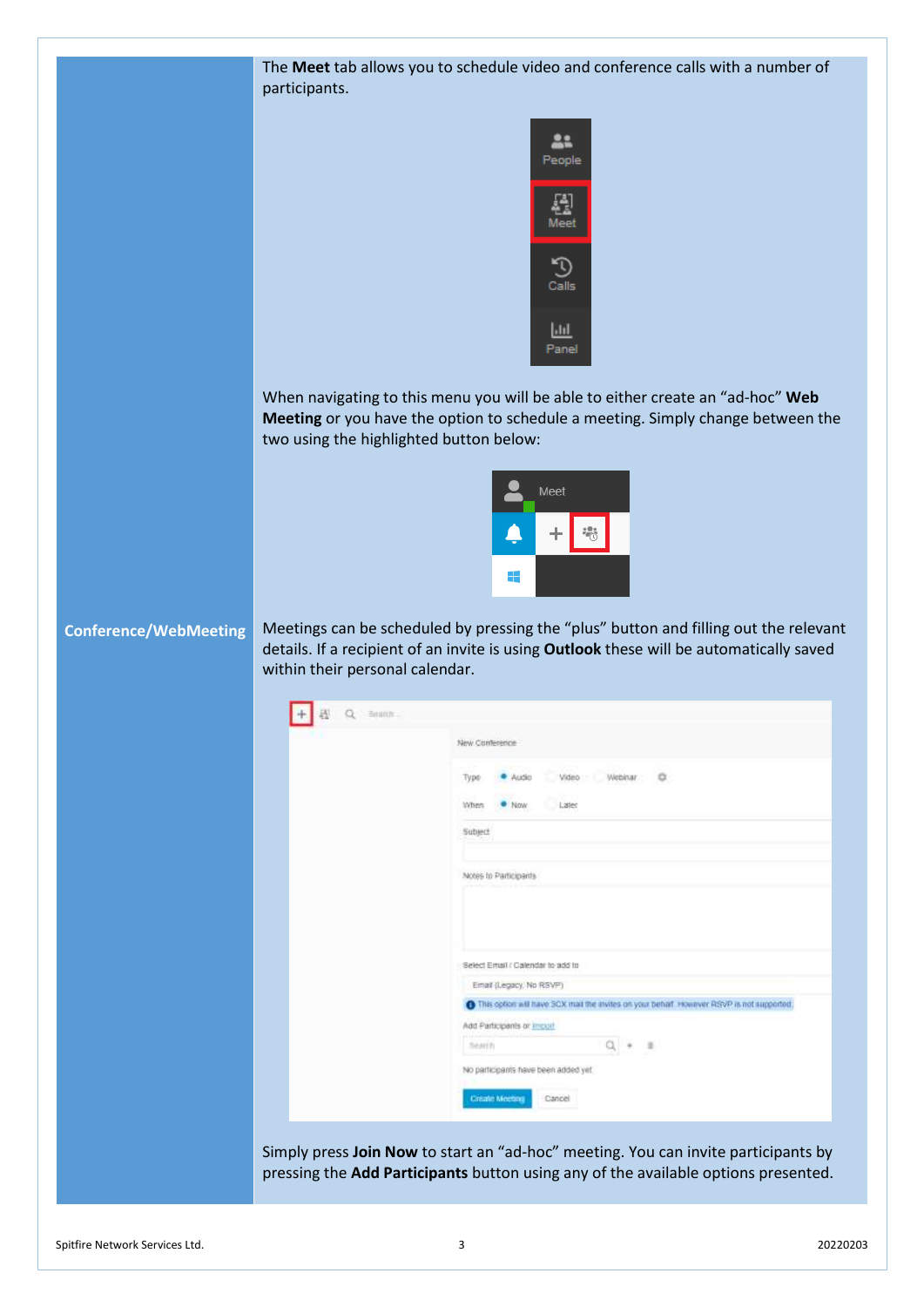|                 | 30 X<br><b>888</b> A<br>l√ ©<br>00:00:40<br><b>Add Participants</b>                                                                                                                                                                                                                                                   |
|-----------------|-----------------------------------------------------------------------------------------------------------------------------------------------------------------------------------------------------------------------------------------------------------------------------------------------------------------------|
|                 | The <b>Contacts</b> menu allows you to save common contacts to your own <b>phonebook</b> as<br>well as view the global company phonebook. From here you can do many things such<br>as: Place a Call or start a new Chat. Depending on your permissions, you can also add<br>contacts to the Global Directory as well. |
| <b>Contacts</b> | Contacts<br>$\bullet$<br>Voicemail<br>$\lambda$ Settings                                                                                                                                                                                                                                                              |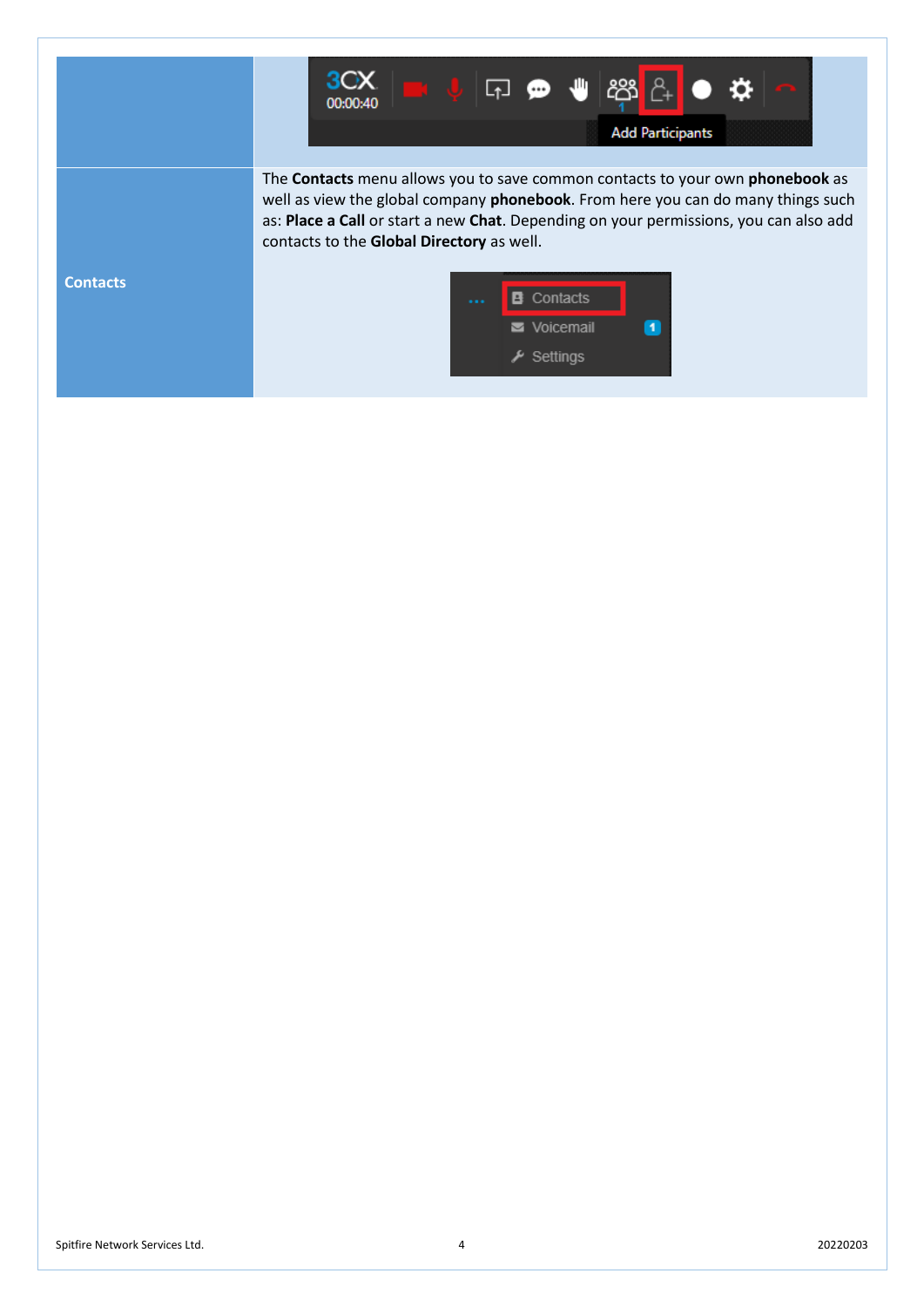The **Web Client** or **Windows Desktop Client** also gives you the ability to alter the **Status** of your extension. Whilst you can set a **Custom Status Message**, the default availability settings are: **Available**, **Away**, **Do Not Disturb**, **Lunch** and **Business Trip**. You can find the status options by selecting your user icon located at the top left of the page.



When set, you can also choose your own configuration options for that particular **Status**. These options can be found by navigating to **Settings** -> **Status** then select the relevant **Status** description. From here you can select a number of options such as **Divert Calls** or **Load a Customised Message**.





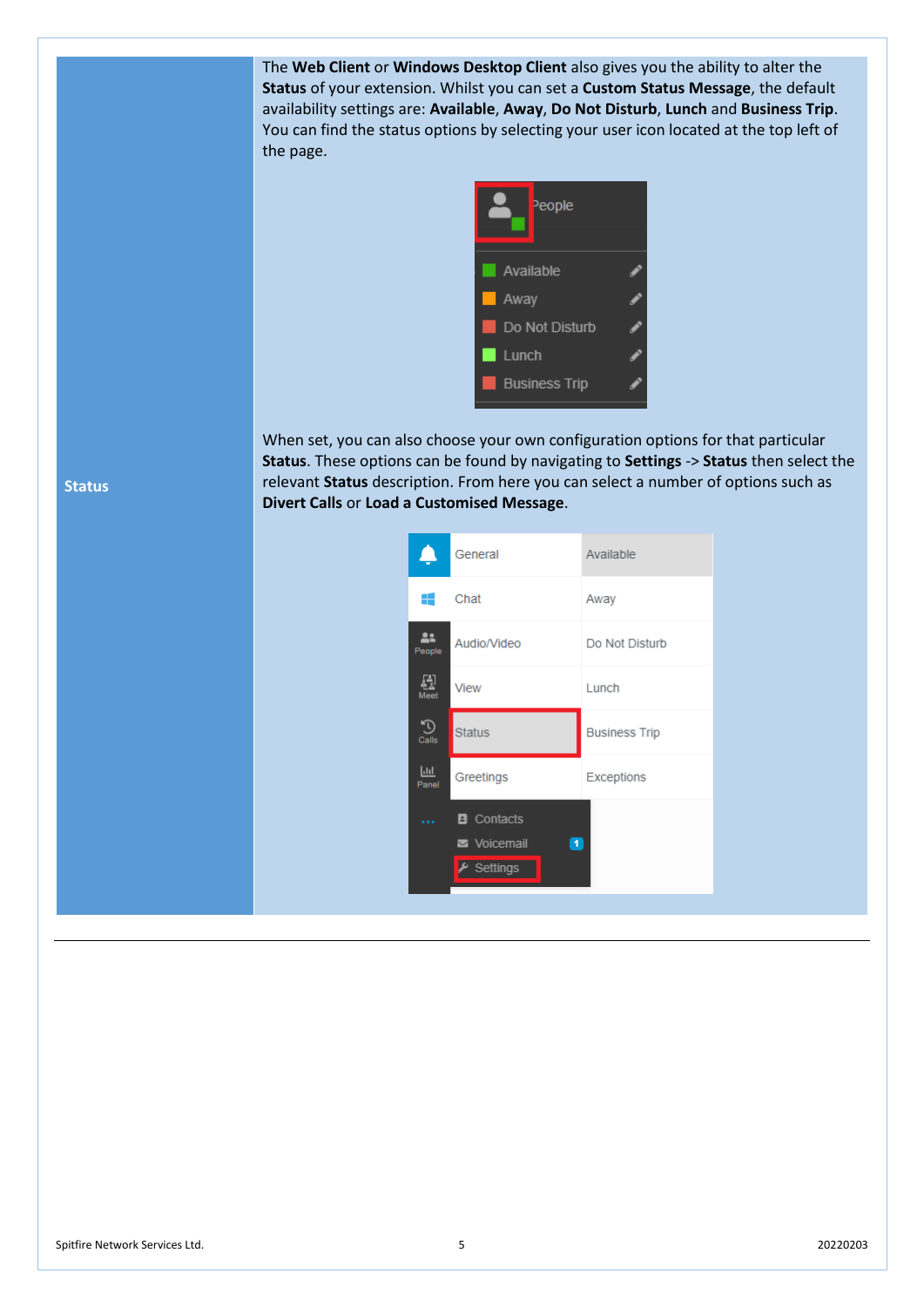## The 3CX Softphone App at a Glance

**Provisioning:** Similar to the 3CX Web Client, details on how to provision and use your extension on the softphone are detailed within your **Welcome Email**. When first opening the app on either **iOS** or **Android**, you will be prompted to scan a **QR Code**. Simply open up the **Welcome Email** and frame the **QR Code** included within using your mobile and your extension will be provisioned on your smartphone. Easy!

#### **What can you use the 3CX Softphone App for?**

The features available on the softphone application are essentially the same as those that can be used for the Web Client. The bonus here is the added flexibility of being able to do all this **on the go** and without the need to use your internet browser or computer. You can think of this as essentially having your physical desk phone loaded onto your mobile device.

**Important Note**: To successfully receive calls on the softphone application, individual mobile phone settings should be taken into consideration. Specific permissions will need to be allowed within your mobile phone settings for features such as video calling, contacts and calling. You should also ensure that **PUSH** notifications are enabled for the 3CX app. VoIP calls are reliant on internet speed/bandwidth. Some form of internet connectivity is required for this to work.

Some of the more useful features of the app are listed below along with a brief explanation of the feature and how it can be used:

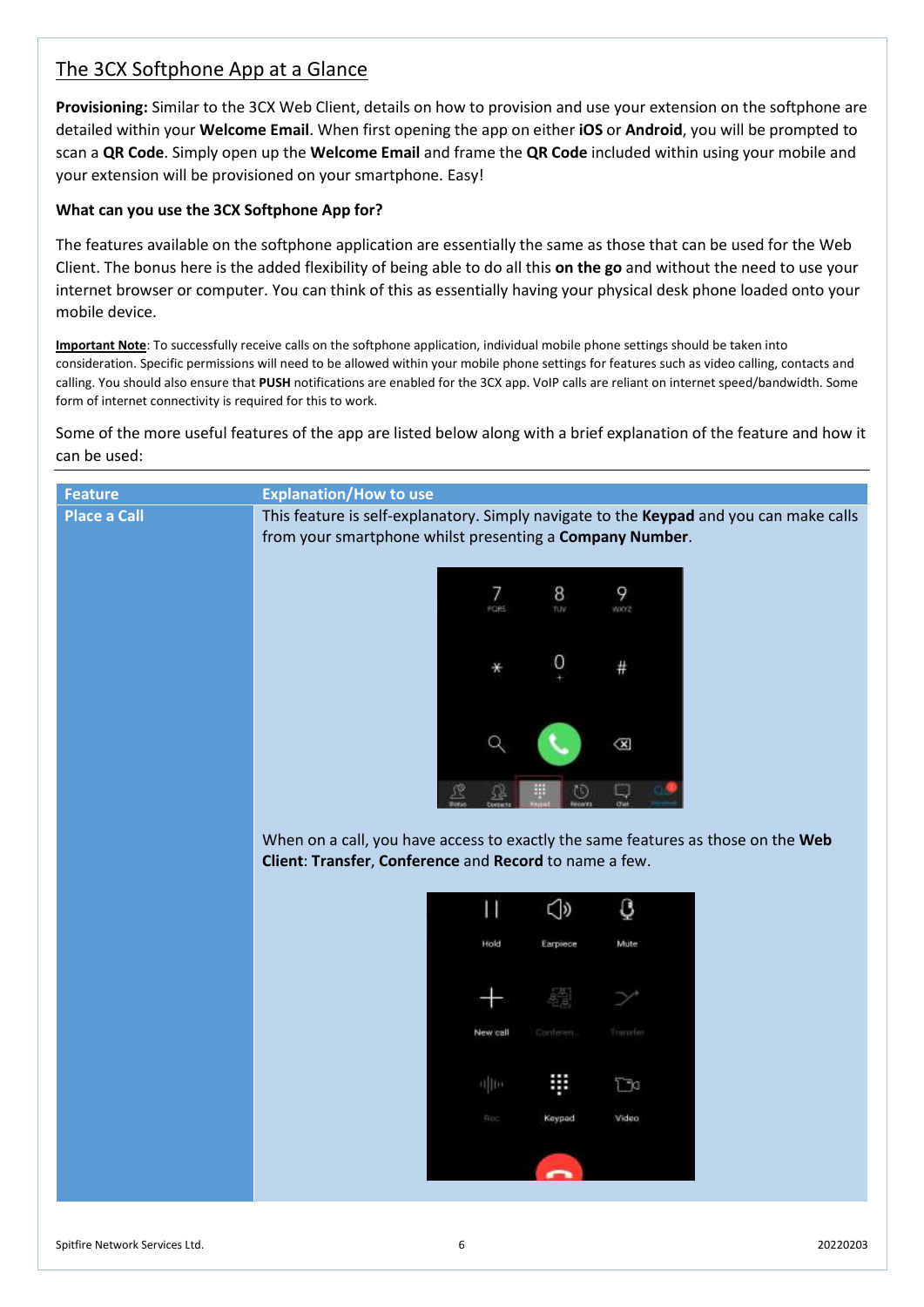| <b>Voicemail</b>    | The 3CX softphone app also provides a quick and easy way to manage your<br>Voicemail. Simply navigate to the Voicemail menu on the far-right and you can:<br>Download, Listen, Callback or Delete.<br>3CX<br>Q Search<br>$B_6$ $B_7$<br>02075013030                                                                                                                                         |
|---------------------|---------------------------------------------------------------------------------------------------------------------------------------------------------------------------------------------------------------------------------------------------------------------------------------------------------------------------------------------------------------------------------------------|
|                     | 02075013030<br>₩<br>69                                                                                                                                                                                                                                                                                                                                                                      |
| <b>Chat</b>         | As with the Web Client, the mobile application has an Instant Messaging feature<br>which allows you to send messages and documents to other internal extensions.<br>To access this feature, simply navigate to the Chat menu option.<br>Voicemail<br>Chat<br>Contacts<br>Keypad<br>Recents                                                                                                  |
| <b>Call History</b> | Self-explanatory. Navigate to the Recents menu option to view your Call History.<br>From here you can view call logs and manage these entries.<br>Voicemail<br>Chat<br>Keypad<br>Recents<br>Status<br>Contacts                                                                                                                                                                              |
| <b>Conference</b>   | You can schedule a conference call in much the same way as you can on the Web<br>Client. The only difference is of course the method by which you schedule these.<br>Simply navigate to: the top left Menu button -> Conference -> New:<br>画<br>Schedule<br>Meetings<br><b>Settings</b><br>K١<br>Cilon<br>You can fill out the relevant information, add your participants and hit Done. To |
|                     | manage scheduled conferences, just navigate to the Conference menu on the bottom<br>menu bar.                                                                                                                                                                                                                                                                                               |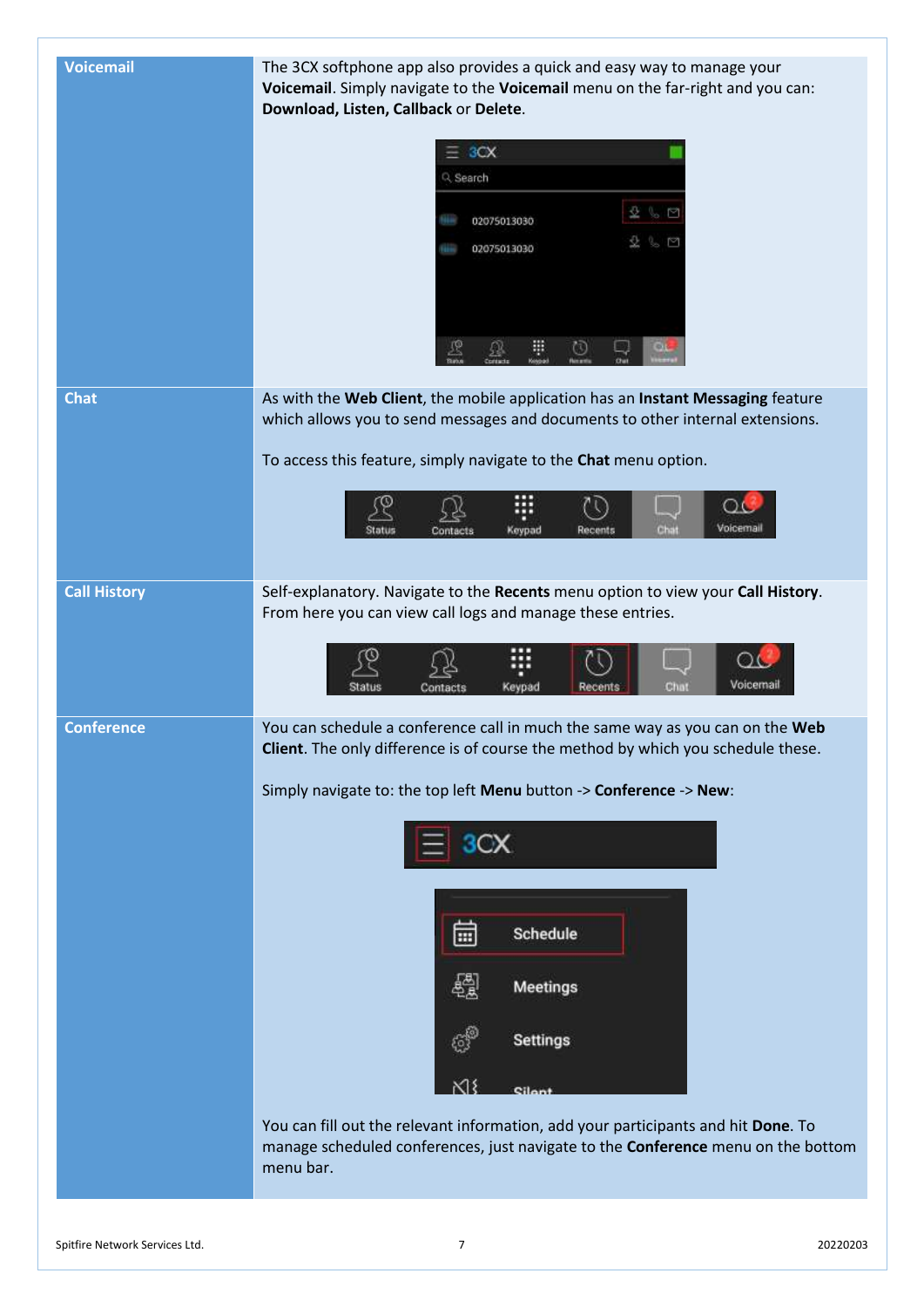| <b>Contacts</b> | Depending on the permissions that you have enabled on your mobile device, here<br>you can find all your contacts in one place. You have the option to have<br>Company/Personal contact entries as well as importing the contacts that are stored<br>on your own mobile device.                                              |
|-----------------|-----------------------------------------------------------------------------------------------------------------------------------------------------------------------------------------------------------------------------------------------------------------------------------------------------------------------------|
|                 | Voicemail<br>Keypad                                                                                                                                                                                                                                                                                                         |
| <b>Status</b>   | The 3CX application also allows you to manually set your status. Simply tap the Status<br>indicator and select from one of the available options. From here you can either<br>permanently change the extension Status or set it to update automatically back to<br>default as required by selecting Set Status Temporarily. |
|                 | 3CX                                                                                                                                                                                                                                                                                                                         |
|                 |                                                                                                                                                                                                                                                                                                                             |
|                 | 3CX<br>Select a status from the list below or set a                                                                                                                                                                                                                                                                         |
|                 | temporary status                                                                                                                                                                                                                                                                                                            |
|                 | Available<br>C                                                                                                                                                                                                                                                                                                              |
|                 | Q<br><b>M</b> Away                                                                                                                                                                                                                                                                                                          |
|                 | Q<br>Do Not Disturb                                                                                                                                                                                                                                                                                                         |
|                 | Lunch                                                                                                                                                                                                                                                                                                                       |
|                 | <b>Business Trip</b>                                                                                                                                                                                                                                                                                                        |
|                 | Set Status Temporarily                                                                                                                                                                                                                                                                                                      |
|                 | You can team this up with the Web Client and have specific call-flow options pre-<br>configured to suit your requirements.                                                                                                                                                                                                  |
|                 | Whilst the Web Client is probably the easiest way to configure extension level call-<br>flow options you can similarly do this on the app by pressing the Edit button next to<br>the relevant Status option.                                                                                                                |
|                 | Available                                                                                                                                                                                                                                                                                                                   |
|                 |                                                                                                                                                                                                                                                                                                                             |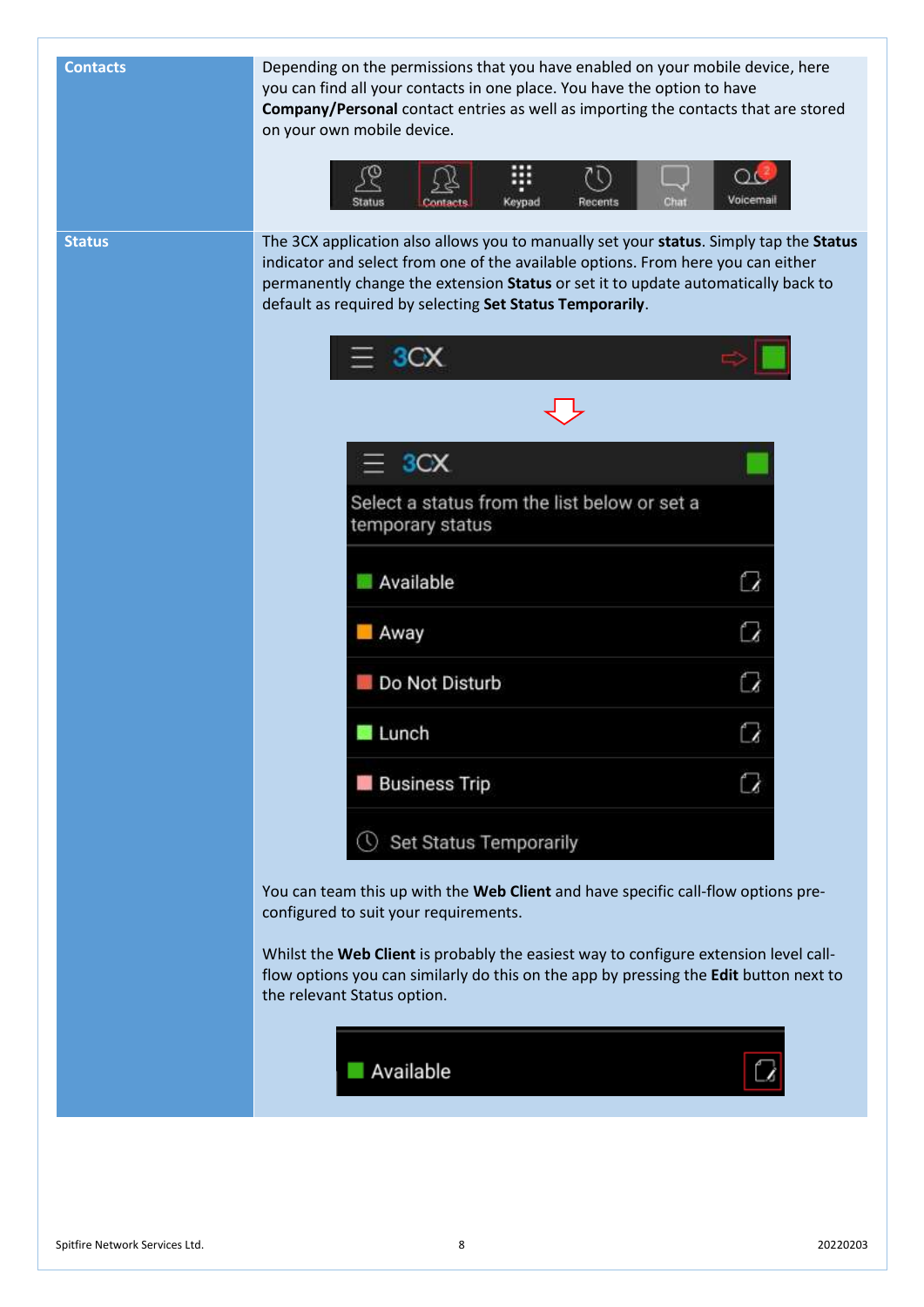**Deactivate / Delete Occasionally, you may wish to stop receiving calls via the softphone application. You** can disable this by: pressing the **menu** icon on the top left -> pressing the icon at the top of the menu pane -> pressing and holding the top text portion. You will then be presented with the option to either **delete** or **de-activate** the account loaded onto your softphone.

> **Note:** This will not delete the extension from the phone system. This purely involves the account settings on the device using the 3CX application.